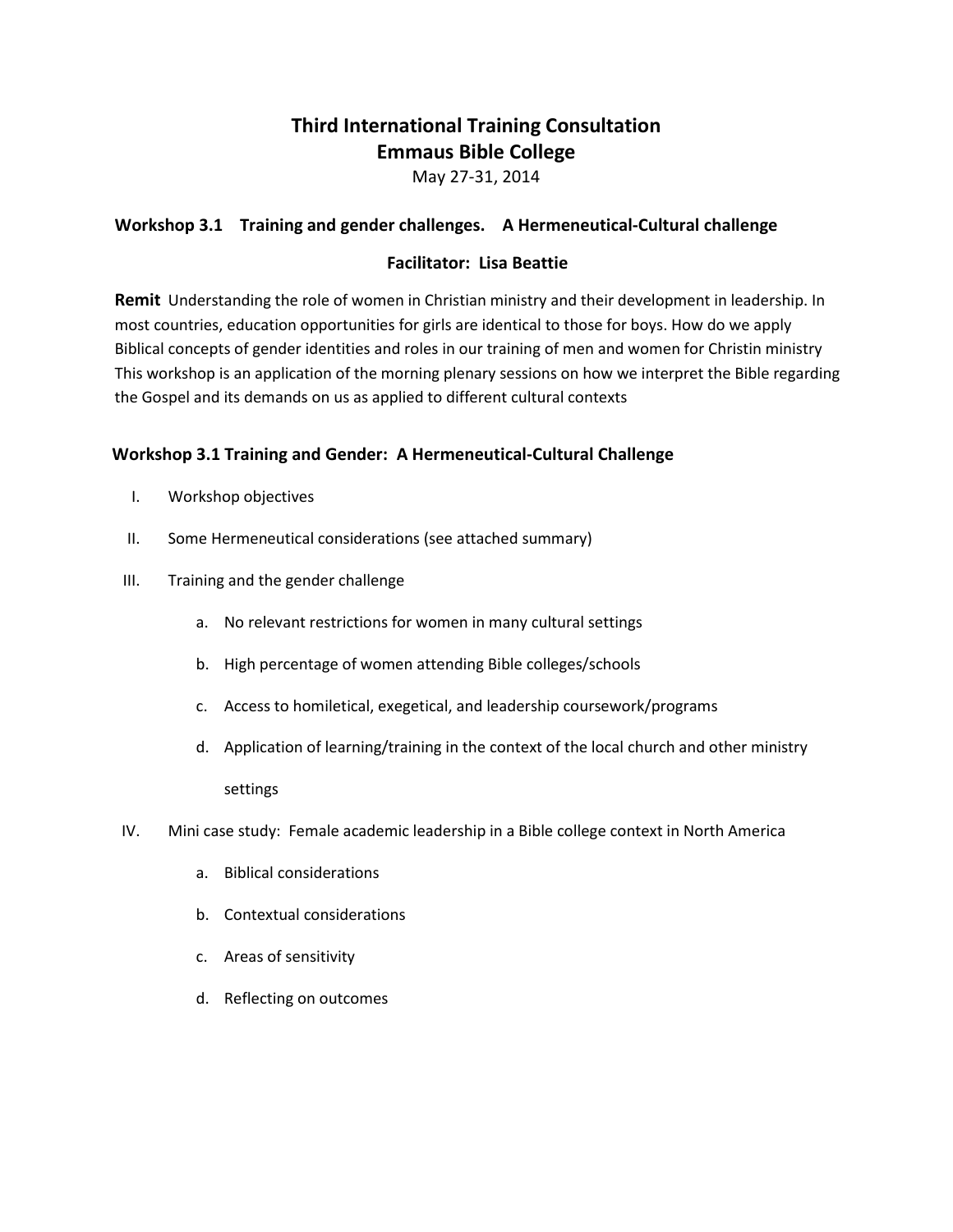#### **Some Hermeneutical Considerations**

This workshop will seek to explore the following:-

- 1. The role of context and culture in reading and understanding (exegesis) of the original texts. Did Paul/Christ expect women to be publically participating in the local church, to what extent? Were they expected to participate in leadership and to what extent?
- 2. The role of context and culture in the contemporary application of the exegesis. Having decided on the answers to the above, where are the lines to be drawn (if any) in your local church, and what are the rationales for those lines (or lack of them). What is the relevancy of the question of how effectively can a church with restrictive practices for women communicate Christ to a culture with no restrictive practices for women, and if it is relevant then to what extent?

The following summarize viewpoints that are part of the range of proposed hermeneutical outcomes (the following is not exhaustive! – albeit exhausting). These are applied here to the church government/administration of plural eldership/leadership as found historically in Brethren assembles or churches.

#### **1 Corinthians 11 and 14 – the verbal participation issue**

- (A) That chapter 14 states the true position silence of women in the case of public local church participation. Varying lines of reasoning:-
	- That Paul in essence contradicts himself, either careless in the detail of chapter 11 which he corrects in chapter 14, or simply speaks (in chapter 11) for the sake of the argument (headship) in the context of the Corinthians' practice of freedom for women to participate publically (which he fundamentally disagrees with) but then overrules the Corinthians' freedom with his own view of silence in chapter 14 to be applied in all churches (and implied, for all time).
	- That chapter 11 is in the context of private devotions in the home with husband and wife, where both may participate, but chapter 14 is the case of when the whole assembly is met together, where women should be silent (note: in which case, headcoverings are only overtly required for private prayers between husband and wife, and when the wife participates).
- (B) That Chapter 11 states the general situation (women free to participate publically generally in the local church) but that chapter 14 addresses a specific situation in which wives should be silent publically.
	- That the verses are themselves not in the original, so there is no issue here of Paul restricting women's public participation, but the verses are the opinion of some unknown scribes reflecting their own prejudiced church practices.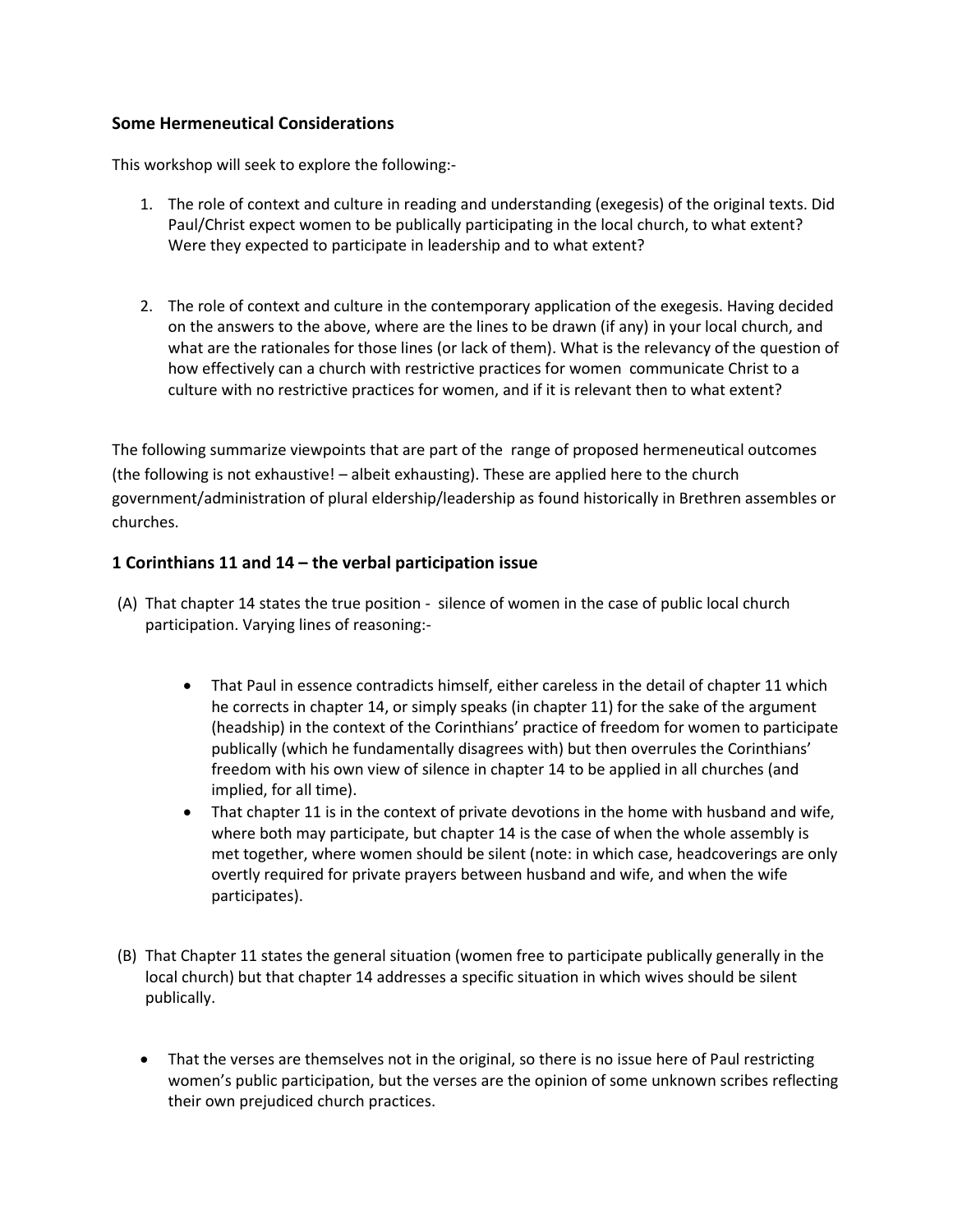- That the reference is to talking among women who sat separately to the men, and the women's questions and discussion were disturbing the overall flow of the service.
- That the reference is to married women's specific relationship with their own husbands: when there is specific discussions regarding prophecies made (by men and women) and where it could end up with a wife debating against her husband as to the meaning of his or her prophecy. In such a case Paul commands the wife to give way to her husband and ask her question of him at home, thus averting a clash of headship between wife and husband in the public meeting of the local church (thus reinforcing and harmonising with the headship principles of chapter 11)
- That in the complex and explosive situation in Corinth (ref: prevalence of prophetesses who functioned as de facto leaders in pagan temple worship, and the frequent use of ecstatic language), Paul feels it wisest for the women to be silent. But in the modern context of universal education for girls and little or no social restrictions on female engagement in public life, his concerns would no longer relevant. His overriding concern was for the effective communication of the Gospel (1 Cor. 9:18-24), and on that basis a local church with no restriction on female participation/leadership gives the most effective route forward for Gospel communication.

## **1 Timothy 2 1-15 – the teaching – leading issue**

Here the issue of "leadership" is the subject rather than verbal participation. Again there are two broad groupings of exegesis outcome, leading to further ranges of applicative outcomes.

- (A) That Paul lays down here a universal and permanent order in which women are not permitted to teach men. In point of application of this principle there has been a large range of application of this exegesis as to where the lines are drawn.
	- Women are allowed/disallowed to teach Sunday schools, children's' clubs, youth classes, evangelistic meetings, give testimony, share reports of ministry, etc.
	- The most common universal agreement has been that women are not allowed to open the Scriptures and explain or share from them in a mixed company – though again some would permit their participation in a mixed small group (bible study or hose group).
	- That women should be teaching and leading women is self-evident from Titus. Despite this, some assemblies have sought to restrict that also by not permitting any formal meeting of women without a man present.
- (B) In the context of untaught or poorly taught women, Paul restricts their ability to teach or take authority (leadership positions), commands that they should learn with a good submissive attitude, and with the reasonable assumption that when they are well taught then the restrictions would be lifted. Outcomes in application to present day cultures include:-
	- Women would then participate, teach and or lead without restriction and according to individual gifting and calling.
	- Women would then participate, teach and or lead according to individual gifting and calling, but not as elders based on exegesis/application of eldership/headship passages and principles.